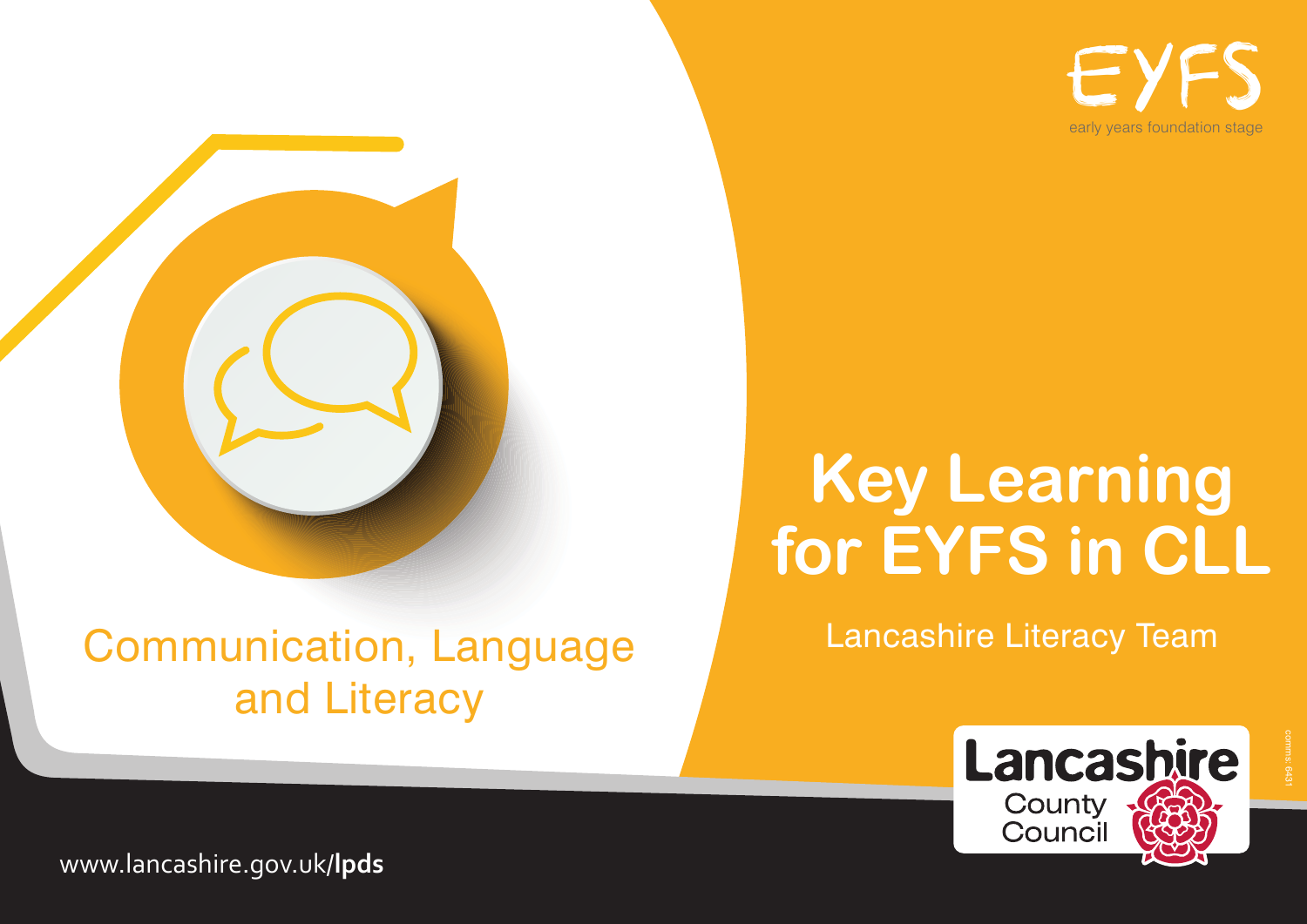## **Key Learning for the EYFS in CLL**

#### **What is** *Key Learning for the EYFS in CLL***?**

The *Key Learning for EYFS in CLL* statements are the small step goals for Reception children to work through to achieve the 'Expected' ELGs in Reading and Writing.

#### **Where have they come from?**

The *Key Learning for EYFS in CLL* statements have been identified primarily from the EYFS. Other key documents cross referenced in their preparation include *Development Matters, Letters and Sounds*, and Lancashire *Assessment and Progression* materials.

#### **How are they different from the EYFS ELGs?**

There were two main aims in creating *Key Learning for EYFS*. The first aim was to pull out the key steps in learning to enable clear planning for the Literacy elements within EYFS, and the second was to provide a clear progression to achieve the ELGs for the Prime and Specific aspects towards the 'Expected' Level.

#### **How might** *Key Learning for the EYFS in CLL* **be useful?**

The *Key Learning for EYFS in CLL* statements should help to focus, and be exemplified, during whole class and group teaching. Taught in the context of lively, engaging and creative themes, they help to ensure that pupils make progress as readers and writers. Teaching should ensure that skills are modelled and scaffolded and that pupils are given opportunities to apply them in a range of different contexts and through continuous provision.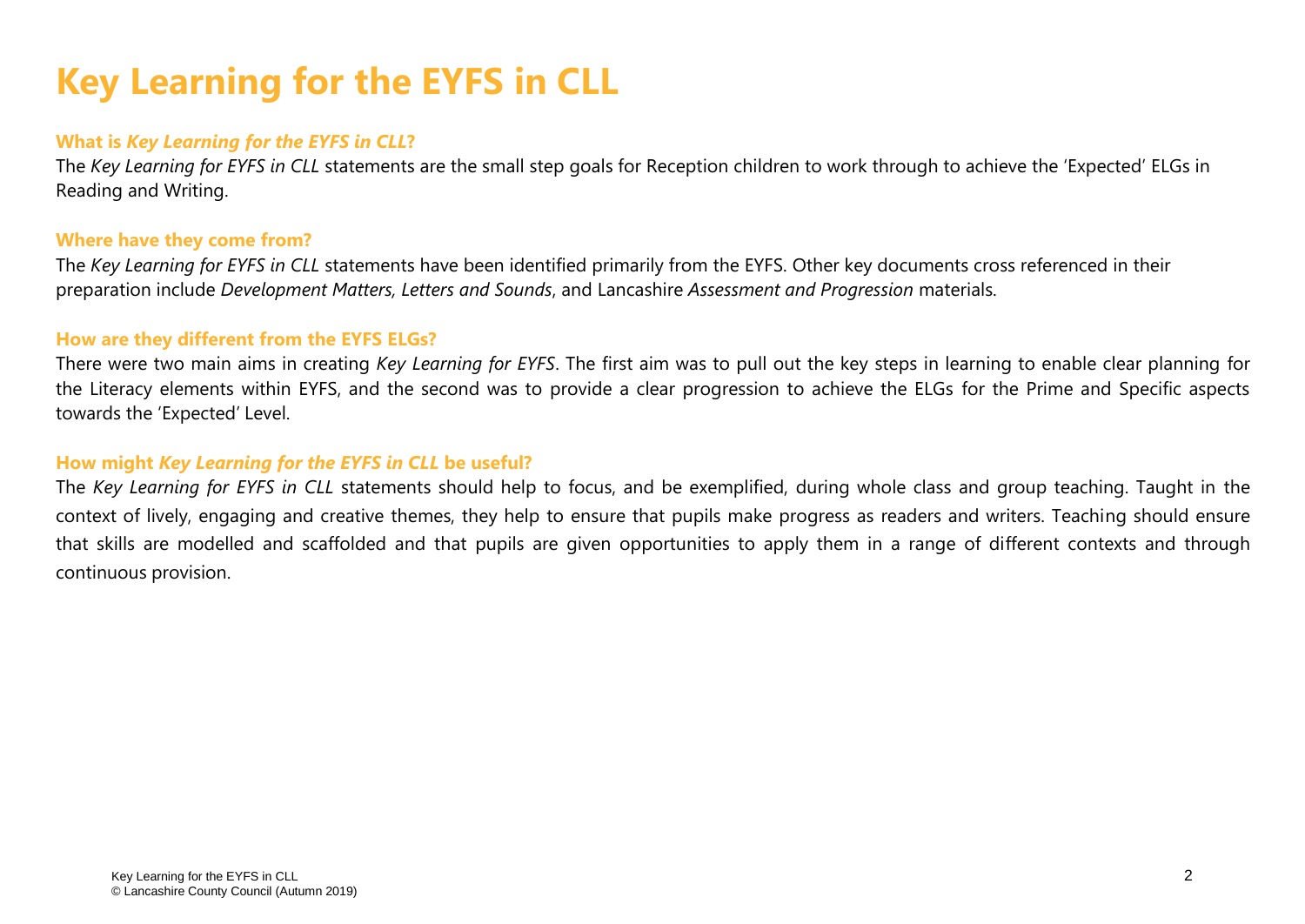| <b>Listening and Attention</b>                                                                                                                                                                                                                                                                                                                                                                                                                                                                                                                                                                                                                                                                                                                                                                                                                                                                      | <b>Understanding</b>                                                                                                                                                                                                                                                                                                                                                                                                                                                                                                                                                                                                                                                                                                                                                                                                               | <b>Speaking</b>                                                                                                                                                                                                                                                                                                                                                                                                                                                                                                                                                                                                                                                                                                                                                                                                                                                                                                                                                                                                                                                                                                                                                                                                                                                                                                                                                                                                                                                                                                           |
|-----------------------------------------------------------------------------------------------------------------------------------------------------------------------------------------------------------------------------------------------------------------------------------------------------------------------------------------------------------------------------------------------------------------------------------------------------------------------------------------------------------------------------------------------------------------------------------------------------------------------------------------------------------------------------------------------------------------------------------------------------------------------------------------------------------------------------------------------------------------------------------------------------|------------------------------------------------------------------------------------------------------------------------------------------------------------------------------------------------------------------------------------------------------------------------------------------------------------------------------------------------------------------------------------------------------------------------------------------------------------------------------------------------------------------------------------------------------------------------------------------------------------------------------------------------------------------------------------------------------------------------------------------------------------------------------------------------------------------------------------|---------------------------------------------------------------------------------------------------------------------------------------------------------------------------------------------------------------------------------------------------------------------------------------------------------------------------------------------------------------------------------------------------------------------------------------------------------------------------------------------------------------------------------------------------------------------------------------------------------------------------------------------------------------------------------------------------------------------------------------------------------------------------------------------------------------------------------------------------------------------------------------------------------------------------------------------------------------------------------------------------------------------------------------------------------------------------------------------------------------------------------------------------------------------------------------------------------------------------------------------------------------------------------------------------------------------------------------------------------------------------------------------------------------------------------------------------------------------------------------------------------------------------|
| Listen - listen to others $1:1$ /in<br>×.<br>groups/whole class, in familiar and new<br>situations or activities, listen to stories<br>with enjoyment.<br>Attention - maintain attention in<br>٠<br>familiar and unfamiliar situations, attend<br>to other people (adults, peers) both<br>familiar and unfamiliar.<br>Respond - to others questions, when<br>×.<br>listening to stories, to instructions,<br>responding with relevant comments.<br>Communication - engage in<br>Ĥ,<br>conversations with others giving<br>attention, respond and communicate<br>appropriately, talk about familiar events<br>or characters in stories.<br><b>Exceeding:</b><br>Follow more complex/several part<br>instructions accurately<br><b>Exceeding:</b><br>Ask for clarification e.g. about<br>instructions given to them<br><b>Exceeding:</b><br>Listen with sustained concentration for<br>longer periods | Respond to - interact with other people<br>in a range of situations in conversations,<br>in their play, in response to stories or<br>questions.<br>Follow - instructions, requests, and<br>$\mathbf{r}$<br>ideas in a range of contexts and<br>situations.<br>Respond to and answer questions -<br>'where' 'how' and 'why' questions about<br>self and own experiences; 'how' and<br>'why' in response to stories and events;<br>answer questions in response to<br>thoughts, ideas, predications,<br>speculation, provocations.<br><b>Exceeding:</b><br>Express views about characters in a<br>story or the story as a whole<br><b>Exceeding:</b><br>Answer questions using 'think, say,<br>feel' prompts about experiences,<br>stories and events<br><b>Exceeding:</b><br>Answer questions about why things<br>happen in a story | Speaking - speak clearly, speak in sentences, use<br>sentences that give many details.<br>Questioning - ask and answer questions when<br>$\overline{\phantom{a}}$<br>talking to familiar/unfamiliar people in different<br>contexts.<br>Vocabulary - use an increasing range of vocabulary<br>appropriately, understand the meaning of new<br>words.<br>Communication - communicate freely with different<br>$\overline{\phantom{a}}$<br>people, engage in conversations taking into account<br>the listener, and take turns to listen and to speak in<br>different contexts.<br>Uses Tenses – past, present and future – in<br>$\mathbf{r}$<br>conversations with peers/adults about themselves<br>and their experiences, activities, ideas and events.<br>Reasoning - talk about and explain reasons for<br>$\overline{\phantom{a}}$<br>actions, events, activities; explain their ideas giving<br>reasons in different contexts.<br>Clarify Thinking - use talk to connect ideas, and share<br>$\mathbf{r}$<br>their thinking in different contexts.<br>Narrative - use language of stories to imagine and<br>×<br>recreate ideas in different contexts.<br><b>Exceeding:</b><br>Show awareness of the listener (audience) by making<br>changes to language and non-verbal features<br><b>Exceeding:</b><br>Recount experiences and stories<br><b>Exceeding:</b><br>Use a range of vocabulary to add information,<br>express ideas and explain actions orevents.<br><b>Exceeding:</b><br>Justify ideas and experiences |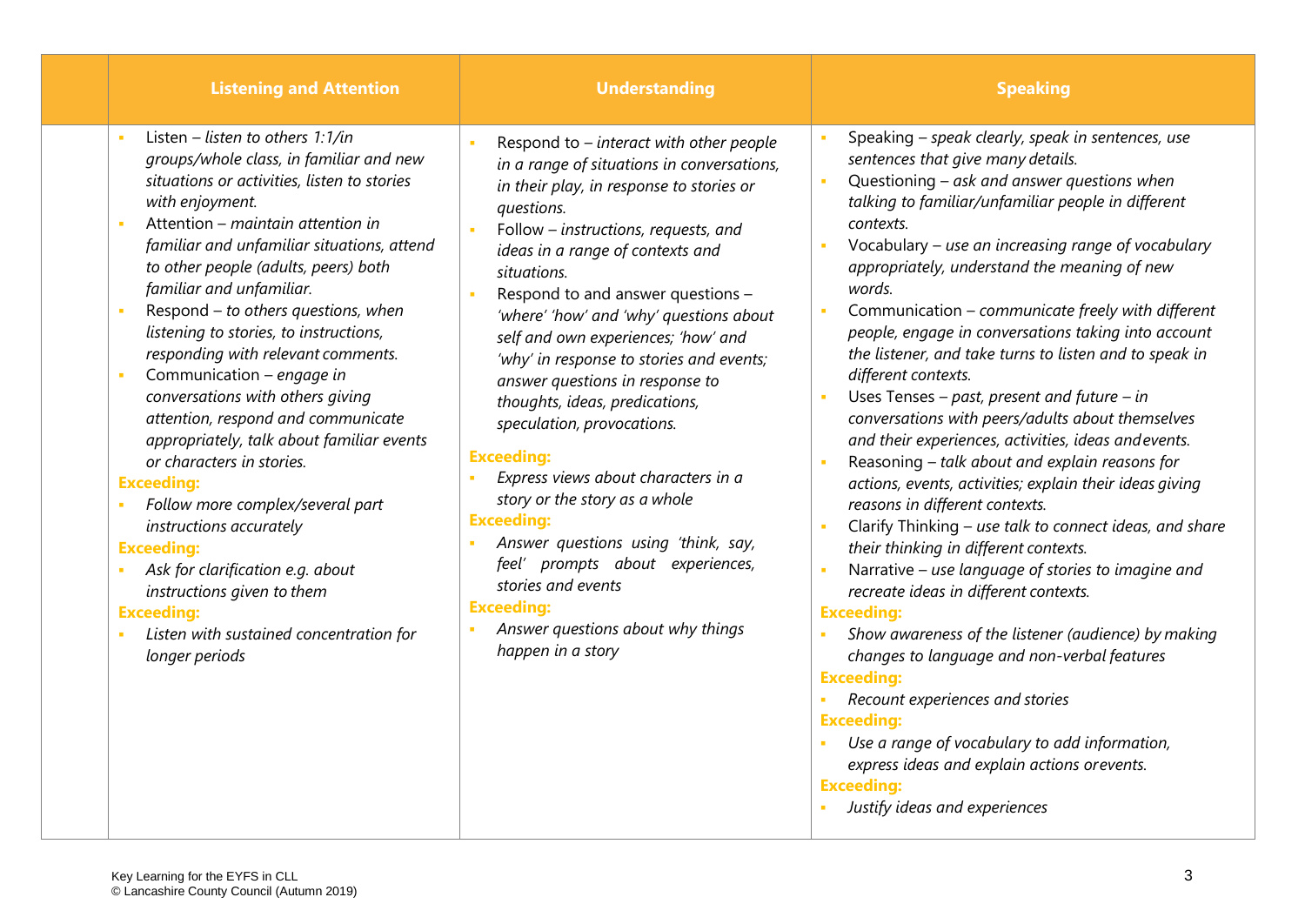| <b>Phonics for Reading</b>                                                                                                                                                                                                                                                                                                                                                                                                                                                                                                                                                                                                                                                                                                                                                                                                                                                                                                                                                                                                                                                                                                                                                                                                                                                                                                                                                                                                                                                                                                                                                                                                                                                                                        | <b>Phonics for Writing</b>                                                                                                                                                                                                                                                                                                                                                                                                                                                                                                                                                                                                                                                                                                                                                                                                                                                                                                                                                                                                                                                                                                                                                                                                                                                                                                                                                                                                                                                                                                                                                                                                                                                                        |
|-------------------------------------------------------------------------------------------------------------------------------------------------------------------------------------------------------------------------------------------------------------------------------------------------------------------------------------------------------------------------------------------------------------------------------------------------------------------------------------------------------------------------------------------------------------------------------------------------------------------------------------------------------------------------------------------------------------------------------------------------------------------------------------------------------------------------------------------------------------------------------------------------------------------------------------------------------------------------------------------------------------------------------------------------------------------------------------------------------------------------------------------------------------------------------------------------------------------------------------------------------------------------------------------------------------------------------------------------------------------------------------------------------------------------------------------------------------------------------------------------------------------------------------------------------------------------------------------------------------------------------------------------------------------------------------------------------------------|---------------------------------------------------------------------------------------------------------------------------------------------------------------------------------------------------------------------------------------------------------------------------------------------------------------------------------------------------------------------------------------------------------------------------------------------------------------------------------------------------------------------------------------------------------------------------------------------------------------------------------------------------------------------------------------------------------------------------------------------------------------------------------------------------------------------------------------------------------------------------------------------------------------------------------------------------------------------------------------------------------------------------------------------------------------------------------------------------------------------------------------------------------------------------------------------------------------------------------------------------------------------------------------------------------------------------------------------------------------------------------------------------------------------------------------------------------------------------------------------------------------------------------------------------------------------------------------------------------------------------------------------------------------------------------------------------|
| <b>Phase 1</b><br>Blend VC words orally e.g. at, it, in, up,<br>$\blacksquare$<br>Blend CVC words orally e.g. top, run, bed, rat<br>×<br><b>Phase 2</b><br>Blend VC words using phonemes s, a, t, p, i, n - e.g. at, in, is, it<br>$\mathbf{r}$<br>Blend CVC words using phonemes s, a, t, p, i, n - e.g. sit, pit, pat, pan, tip<br>×<br>Blend CVC words using all above and m, d, g, o e.- g. dog, mad, gap<br>×<br>Blend CVC words using all above and c, k, ck, e, u, r - e.g. sock, neck,<br>×<br>rack<br>Blend CVC words using all above and h, b, f, ff, l, ll, ss - e.g. huff, hiss, bill<br><b>Phase 3</b><br>Blend CVC words using all above and j, v, w, x, y, z, zz, qu - e.g. jack,<br>$\mathbf{r}$<br>buzz, vet, quick<br>Blend CVC words using all above and ch, sh, th, ng - e.g. chip, shop, this,<br>$\mathbf{r}$<br>thin, song<br>Blend CVC words using all above and ai, ee, igh, oa, oo - e.g. rain, teeth,<br>$\mathbf{r}$<br>night, coat, boot, good<br>Blend CVC words using all above and ar, or, ur, ow, oi - e.g. cart, fork,<br>$\mathbf{r}$<br>curl, down, soil<br>Blend CV, CVV and CVC words using all above and ear, air, ure, er - e.g.<br>$\mathbf{r}$<br>hear, fear, chairs, sure, cure, shower, tower<br><b>Exceeding - Phase 4</b><br>Blend CVCC words using all phonemes covered in Phase 2 and 3 e.g.<br>$\mathbf{r}$<br>paint, tights, boils, shelf, toast<br>Blend CCVC words using all phonemes covered in Phase 2 and 3 e.g.<br>spoon, clown, float, sweet<br>Blend CCVCC, CCCVC, CCCVCC words using all phonemes covered in<br>$\mathbf{r}$<br>Phase 2 and 3 e.g. frost, street, scrunch<br>Blend words with more than one syllable e.g. turnip, sister, cooking<br>× | <b>Phase 1</b><br>Segment VC words orally e.g. at, it, in, up,<br>×<br>Segment CVC words orally e.g. top, run, bed, rat,<br><b>Phase 2</b><br>Segment and write VC words using grapheme s, $a$ , $t$ , $p$ , $i$ , $n$ - e.g. at, in,<br>is, it<br>Segment CVC words using graphemes s, a, t, p, i, n - e.g. sit, pit, pat,<br>Î.<br>pan, tip<br>Segment CVC words using all above and m, d, g, o e.g. dog, mad, gap<br>$\mathbf{r}$<br>Segment CVC words using all above and c, k, ck, e, u, r e.g. sock, neck,<br>$\mathbf{r}$<br>rack<br>Segment CVC words using all above and h, b, f, ff, l, ll, ss e.g. huff, hiss,<br>$\blacksquare$<br>bill<br><b>Phase 3</b><br>Segment CVC words using all above and j, v, w, x, y, z, zz, qu e.g. jack,<br>$\mathbf{r}$<br>buzz, vet, quick<br>Seqment CVC words using all above and ch, sh, th, ng e.g. chip, shop,<br>×<br>this, thin, song<br>Segment CVC words using all above and ai, ee, igh, oa, oo e.g. rain,<br>teeth, night, coat, boot, good<br>Segment CVC words using all above and ar, or, ur, ow, oi e.g. cart,<br>$\mathbf{r}$<br>fork, curl, down, soil<br>Segment CV, CVV and CVC words using all above and ear, air, ure, er<br>e.g. hear, fear, chairs, sure, cure, shower, tower<br><b>Exceeding - Phase 4</b><br>Segment CVCC words using all graphemes covered in Phase 2 and3<br>e.g. paint, tights, boils, shelf, toast<br>Segment CCVC words using all graphemes covered in Phase 2 and3<br>×<br>e.g. spoon, clown, float, sweet<br>Segment CCVCC, CCCVC, CCCVCC words using all graphemes covered<br>in Phase 2 and 3 e.g. frost, street, scrunch<br>Segment words with more than one syllable e.g. turnip, sister, cooking |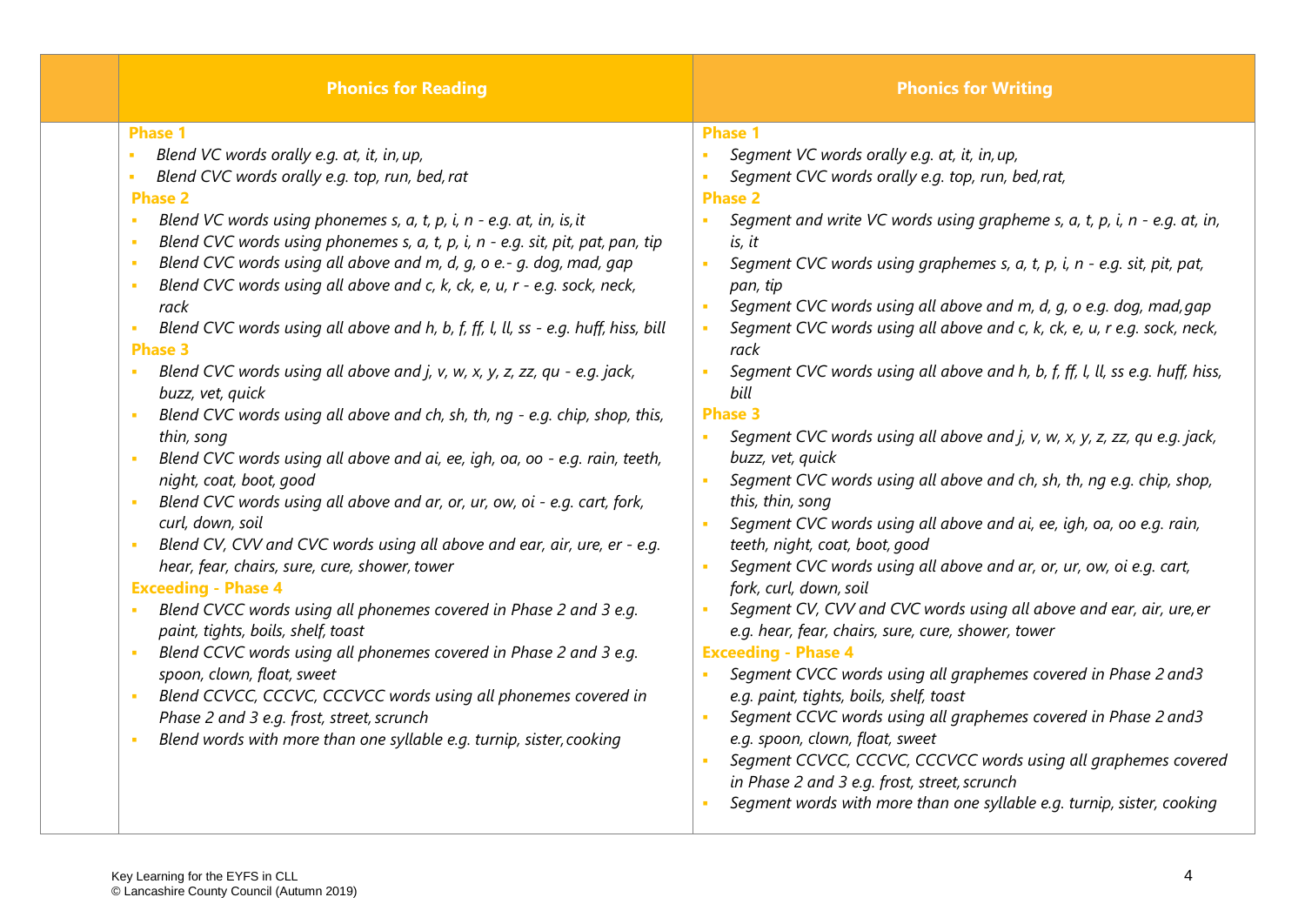## **Key Learning linked to Literacy - Reading**

| <b>Phonics</b>                                                                                                                                                                                                                                                                                                                                                                                                                                                                                                                                                                                                                                                                                   | <b>Word Reading</b>                                                                                                                                                                                                                                                                                                                                                                                                                                                                                                                                                                                                                                                                    | <b>Comprehension</b>                                                                                                                                                                                                                                                                                                                                                                                                                                                                                                                                                                                                                                                                                                                                                                                                                                                                                                                                                                                                                                                                                                                                                                                                                                                                                                                                                                                                                                                                                                                                                                                                                                                                             |
|--------------------------------------------------------------------------------------------------------------------------------------------------------------------------------------------------------------------------------------------------------------------------------------------------------------------------------------------------------------------------------------------------------------------------------------------------------------------------------------------------------------------------------------------------------------------------------------------------------------------------------------------------------------------------------------------------|----------------------------------------------------------------------------------------------------------------------------------------------------------------------------------------------------------------------------------------------------------------------------------------------------------------------------------------------------------------------------------------------------------------------------------------------------------------------------------------------------------------------------------------------------------------------------------------------------------------------------------------------------------------------------------------|--------------------------------------------------------------------------------------------------------------------------------------------------------------------------------------------------------------------------------------------------------------------------------------------------------------------------------------------------------------------------------------------------------------------------------------------------------------------------------------------------------------------------------------------------------------------------------------------------------------------------------------------------------------------------------------------------------------------------------------------------------------------------------------------------------------------------------------------------------------------------------------------------------------------------------------------------------------------------------------------------------------------------------------------------------------------------------------------------------------------------------------------------------------------------------------------------------------------------------------------------------------------------------------------------------------------------------------------------------------------------------------------------------------------------------------------------------------------------------------------------------------------------------------------------------------------------------------------------------------------------------------------------------------------------------------------------|
| <b>GPC recognition (hear, say, read</b><br>letters), oral blending, blending for<br>reading<br>Orally blend sounds to make<br>simple words.<br>Decode a number of regular words<br>using Phase 2 phonemes.<br>Phase 3 phonemes/Phase 4<br>(combination of adjacent<br>consonants) with build and blend<br>strategy.<br>Link sounds to letters, naming<br>and sounding letters of the<br>alphabet.<br>Use decoding to read $-$ using build<br>blend strategy –<br>towards<br>and<br>automatically reading known words.<br>Blend phonemes to read a range<br>of words using build and blend<br>towards automaticity, fluency and<br>accuracy.<br>Use phonic knowledge to<br>attempt unknown words. | <b>HFW both decodable and common</b><br>irregular words (tricky)<br>Read decodable HFWs sight words<br>(list1) (e.g. $a$ an as at if in).<br>Read decodable HFWs sight words<br>(list2) (e.g. will that this then them).<br>Read common irregular words<br>$\bullet$<br>(tricky) from Phase 2 (e.g. the to no<br>going to).<br>Read common irregular words<br>$\bullet$<br>(tricky) from Phase 3 (e.g he she we<br>me be was you they all are my her).<br>Read some common irregular words<br>(tricky) from Phase 4 (e.g. said like<br>have so).<br>Distinguish between a word, a letter<br>and a space.<br>Read simple sentences.<br>Recognise some capital and<br>lowercase letters. | Listen attentively to a story at the appropriate interest level.<br>$\bullet$<br>Recite simple rhymes, songs and poems.<br>Differentiate between text and illustrations.<br>$\bullet$<br>Understand that print conveys meaning.<br>$\bullet$<br>Hold a book correctly and turn pages from front to back and recognise<br>$\bullet$<br>front and back cover.<br>Know that in English print is read from left to right and top to bottom.<br>$\bullet$<br>Use picture clues to help read a simple text.<br>$\bullet$<br>Predict storyline (e.g. the ending and some vocabulary, aided by illustrations).<br>$\bullet$<br>Talk about events, settings and characters.<br>$\bullet$<br>Retell narratives in the correct sequence, drawing on the language patterns<br>$\bullet$<br>of stories.<br>Respond to questions about who, what, where, when linked to text<br>$\bullet$<br>and illustrations.<br>Sequence a simple story or event.<br>$\bullet$<br>Use gestures and actions to act out a story, event or rhyme from text<br>$\bullet$<br>or illustrations.<br>Make predictions based on illustrations, story content and title.<br>$\bullet$<br>Respond to questions about how and why something is happening.<br>$\bullet$<br>Say what a character might be thinking, saying or feeling.<br>$\bullet$<br>Say how they feel about stories and poems.<br>$\bullet$<br>Recall the main points in text in the correct sequence.<br>$\bullet$<br>Use the structure of a simple story when re-enacting and re-telling.<br>Talk about the themes of simple texts, (e.g. good over evil).<br>Act out stories through role play activities, using simple props (e.g. hats,<br>masks, clothes, etc.). |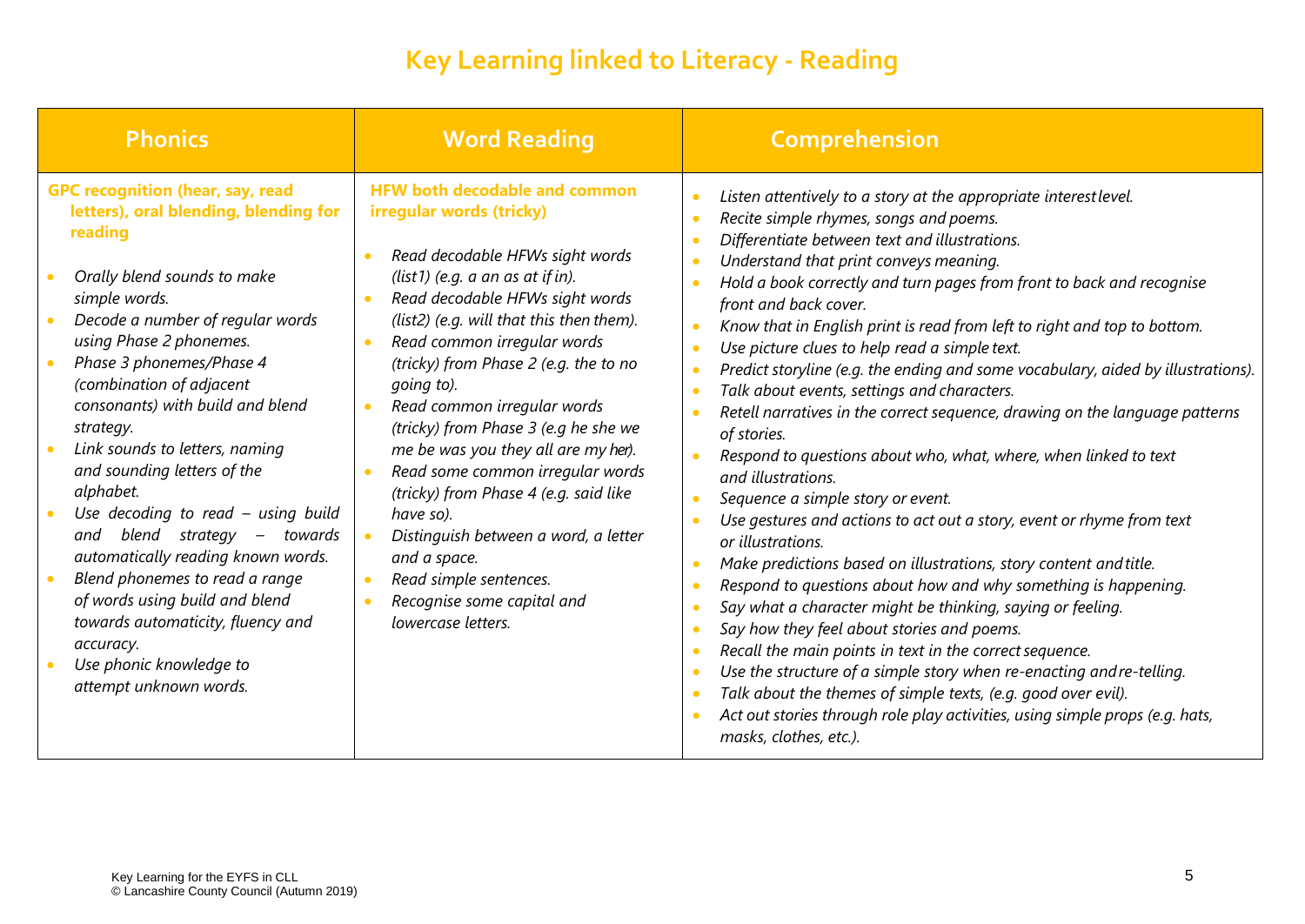## **Key Learning linked to Literacy – Writing**

| <b>Emergent Writing</b>                                                                                                                                                                                                                                                                                                                                                                                                                                                                              | <b>Composition</b>                                                                                                                                                                                                                                                                                                                                                                                                                                                                                                                                                                                                            | <b>Transcription</b>                                                                                                                                                                                                                                                                                                                                                                                                                                                                                                                                                                                                                                                                                                     |
|------------------------------------------------------------------------------------------------------------------------------------------------------------------------------------------------------------------------------------------------------------------------------------------------------------------------------------------------------------------------------------------------------------------------------------------------------------------------------------------------------|-------------------------------------------------------------------------------------------------------------------------------------------------------------------------------------------------------------------------------------------------------------------------------------------------------------------------------------------------------------------------------------------------------------------------------------------------------------------------------------------------------------------------------------------------------------------------------------------------------------------------------|--------------------------------------------------------------------------------------------------------------------------------------------------------------------------------------------------------------------------------------------------------------------------------------------------------------------------------------------------------------------------------------------------------------------------------------------------------------------------------------------------------------------------------------------------------------------------------------------------------------------------------------------------------------------------------------------------------------------------|
| Develop language skills (listening and<br>talking) in a range of contexts.<br>Show awareness that writing<br>communicates meaning.<br>Give meaning to the marks they make.<br>Understand that thoughts can be<br>written down.<br>Copies adults writing behaviour, (e.g.<br>on the whiteboard,<br>writing<br>writing<br>messages when on the phone, etc).<br>Make marks and drawings using<br>increasing control.<br>Know there is a sound/symbol relationship.<br>Use some recognisable letters and | <b>Composition:</b><br>Use talk to organise, sequence and clarify<br>$\bullet$<br>thinking, ideas, feelings and events.<br>Understands that thoughts and stories can<br>$\bullet$<br>be written down.<br>Have their own ideas and reasons for writing.<br>$\bullet$<br>Orally compose a sentence and hold it in<br>$\bullet$<br>memory before attempting to write it.<br>Begin to use simple sentence forms.<br>Can talk about the features of their<br>own writing.<br>Write a simple narrative.<br>$\bullet$<br>Write different text forms for<br>$\bullet$                                                                 | <b>Spelling: GPC recognition, Oral segmenting,</b><br>segmenting for spelling<br>Use some clearly identifiable letters to communicate<br>$\bullet$<br>meaning, representing some sounds correctly and in<br>sequence.<br>Segment sounds in simple words.<br>$\bullet$<br>Segment to write VC and CVC words independently<br>using Phase 2 and Phase 3 graphemes (e.g. it, mop,<br>bell).<br>Make phonetically plausible attempts when writing<br>$\bullet$<br>more complex words, (e.g. using Phase 4 CCVCC).<br>Spell some irregular common words (tricky) the, to, no,<br>go, independently.<br>Write own name.<br>$\bullet$                                                                                           |
| own symbols.<br>Write letters and strings, sometimes in<br>cluster like words.<br>Beginning to use appropriate letters for<br>initial sounds.<br>Beginning to build words using letter<br>sounds in their writing.<br>Use writing in their play.<br>Use familiar words in their writing.<br>Show awareness of the different audience<br>for writing.<br>(N.B links to daily systematic teaching of<br><i>phonics</i> )                                                                               | different purposes (e.g. lists, stories,<br>menus, instructions, labels, captions,<br>recipes, postcards).<br><b>Vocabulary, grammar, punctuation</b><br>Begin to recognise and know there needs to<br>$\bullet$<br>be spaces between words in a simple<br>sentence.<br>Recognise and know that full stops are at<br>the end of a sentence.<br>Recognise and know that a sentence<br>$\bullet$<br>starts with a capital letter.<br>Write a simple phrase with finger spaces<br>$\bullet$<br>that can be read back by themselves.<br>Write simple sentences using finger<br>$\bullet$<br>spaces that can be read by themselves | Handwriting: (also see Physical Development - moving<br>and handling)<br>Write left to right and top to bottom.<br>$\bullet$<br>Form some lower case letters correctly; starting<br>$\bullet$<br>and finishing in the right place, going the right way<br>round, correctly orientated.<br>Know how to form clear ascenders ('tall letters')<br>$\bullet$<br>and descenders ('tails').<br>Form some capital letters correctly, including the<br>$\bullet$<br>initial letter of their name.<br>Form letters from their name correctly.<br>$\bullet$<br>(N.B. the letters children can form correctly will relate to<br>their name, phonics phases and other letters which<br>children have been taught to form correctly). |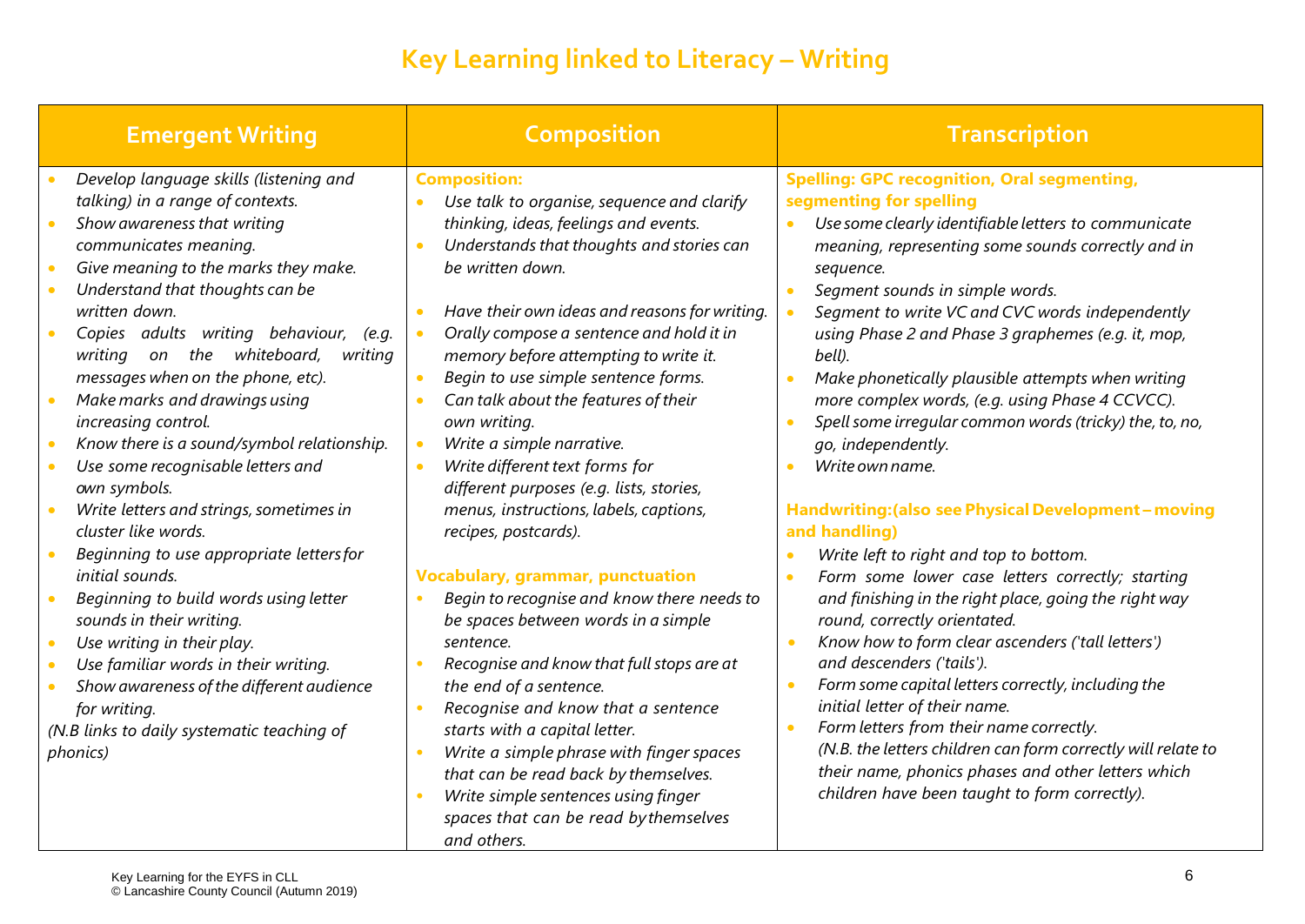| <b>Early Learning Goal - Reading</b>                                             | <b>Early Learning Goal - Writing</b>                                             |
|----------------------------------------------------------------------------------|----------------------------------------------------------------------------------|
| <b>Expected</b>                                                                  | <b>Expected</b>                                                                  |
| Children read and understand simple sentences. They use phonic knowledge to      | Children use their phonic knowledge to write words in ways which match their     |
| decode regular words and read them aloud accurately. They also read some         | spoken sounds. They also write some irregular common words. They write           |
| common irregular words. They demonstrate an understanding when talking with      | sentences which can be read by themselves and others. Some words are spelt       |
| others about what they have read.                                                | correctly and others are phonetically plausible                                  |
| <b>Exceeding</b>                                                                 | <b>Exceeding</b>                                                                 |
| Children can read phonically regular words of more than one syllable as well as  | Children can spell phonically regular words of more than one syllable as well as |
| many irregular but high frequency words. They use phonic, semantic and syntactic | many irregular but high frequency words. They use key features of narrative in   |
| knowledge to understand unfamiliar vocabulary. They can describe the main events | their own writing.                                                               |
| in the simple stories they have read.                                            |                                                                                  |